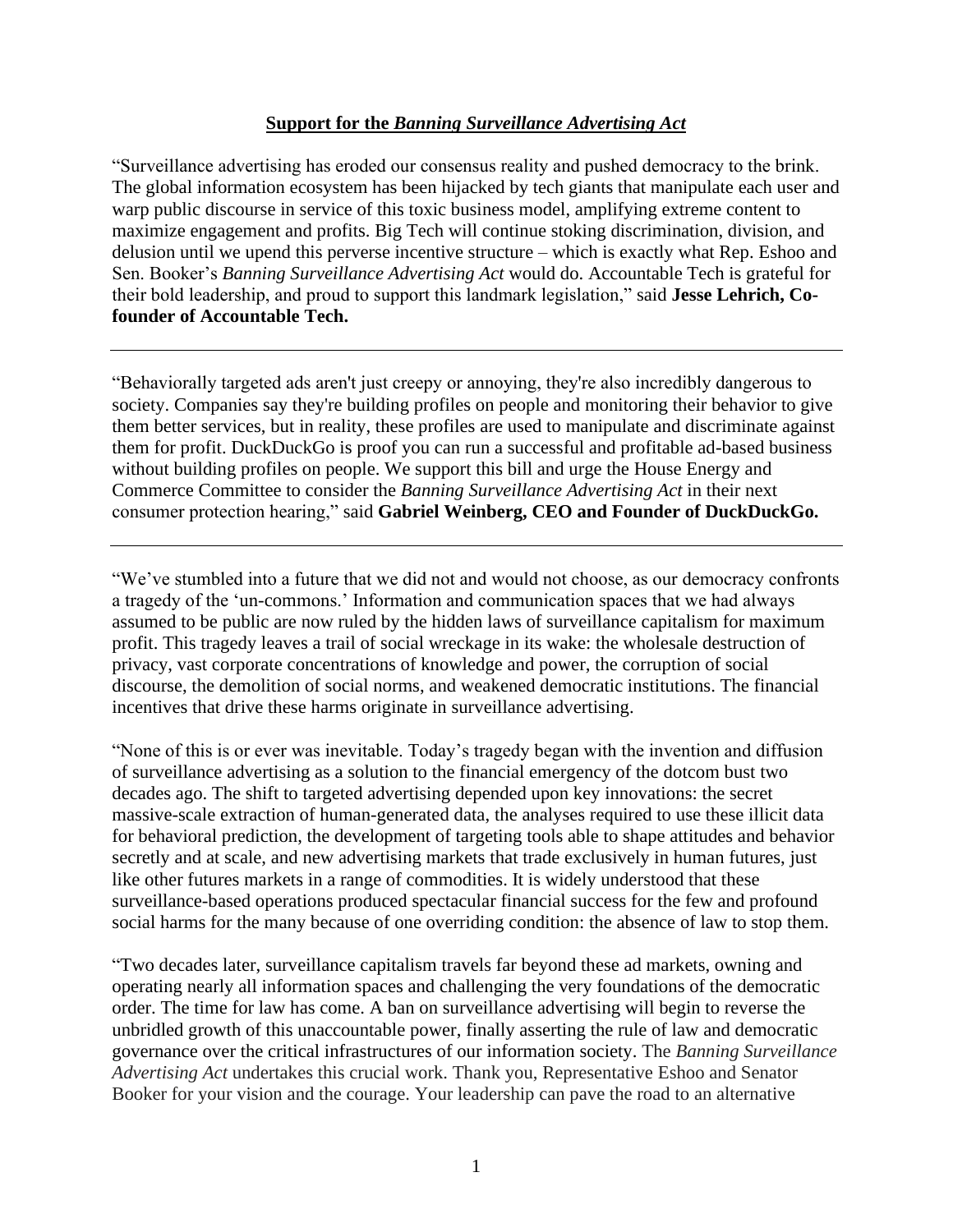future – away from dystopia and toward a healthy democracy. If we do not act now, a democratic and digital future will only become even more difficult to achieve. It is not too late, but there is no time to waste," said **Shoshana Zuboff, Ph.D., Professor Emerita at Harvard Business School and author of** *The Age of Surveillance Capitalism***.**

"Surveillance advertising's main economic function is to enrich ad tech companies at the expense of publishers, consumers and advertisers themselves, and it is high time for Congress to step in. Banning surveillance advertising will protect individual privacy, reduce corporate incentives to maximize invasive data collection, and spur innovation by unleashing the potential of the digital contextual advertising sector that has been held back by the dominant surveillance advertising platforms," said **Nathalie Maréchal, Ph.D., Senior Policy & Partnerships Manager at Ranking Digital Rights.**

"There are high costs if we do nothing about disinformation, including the decline of our democracy and public health as misinformation-at-scale reaches millions. Targeted advertising has been a significant weapon in the arsenal of media manipulators and disinformers. It has not only allowed disinformers to hide their identity and intentions, but also gave them the ability to impersonate social movements, business, and individuals, where they targeted vulnerable populations with outrageous lies, scams, hoaxes, and grift. This bill would simplify and broaden how paid messaging arrives in people's newsfeeds and timelines, which would dampen the ability for disinformers to remain undercover and reach new audiences," said **Joan Donovan, Ph.D., Research Director at Harvard Kennedy's Shorenstein Center on Media, Politics, and Public Policy.**

"The 'free' model helped create much of the internet we see today, including some amazing innovations. But, as the last five or so years have taught us, 'free' comes at a price. We pay for it with our attention, and our privacy. Big tech has exploited consumer data, abused market share, taxed small businesses, and stifled competition to remain the most powerful gatekeepers. By removing a critical element of the ad-supported ecosystem – unseemly data collection and tracking to enable advertising – the *Banning Surveillance Advertising Act* represents an important step forward to protect consumers and foster greater competition," said **Sridhar Ramswamy, CEO of Neeva.**

"We cannot meaningfully fight online hate without changing the way Big Tech does business, and banning surveillance advertising will help disrupt the toxic incentive system that now exists. Social media companies make money by surveilling our behavior, collecting our data, and tuning their algorithms to recommend content that will keep us scrolling—so they can specifically target us with as many advertisements as possible. Under this business model, hate, violence and misinformation flourish because it gets engagement. Big Tech profits from amplifying content that normalizes extremism, incites violence, and harms vulnerable communities. ADL applauds Rep. Eshoo for tackling this issue and introducing the *Banning Surveillance Advertising Act*," said **Jonathan Greenblatt, CEO and National Director, ADL (Anti-Defamation League).**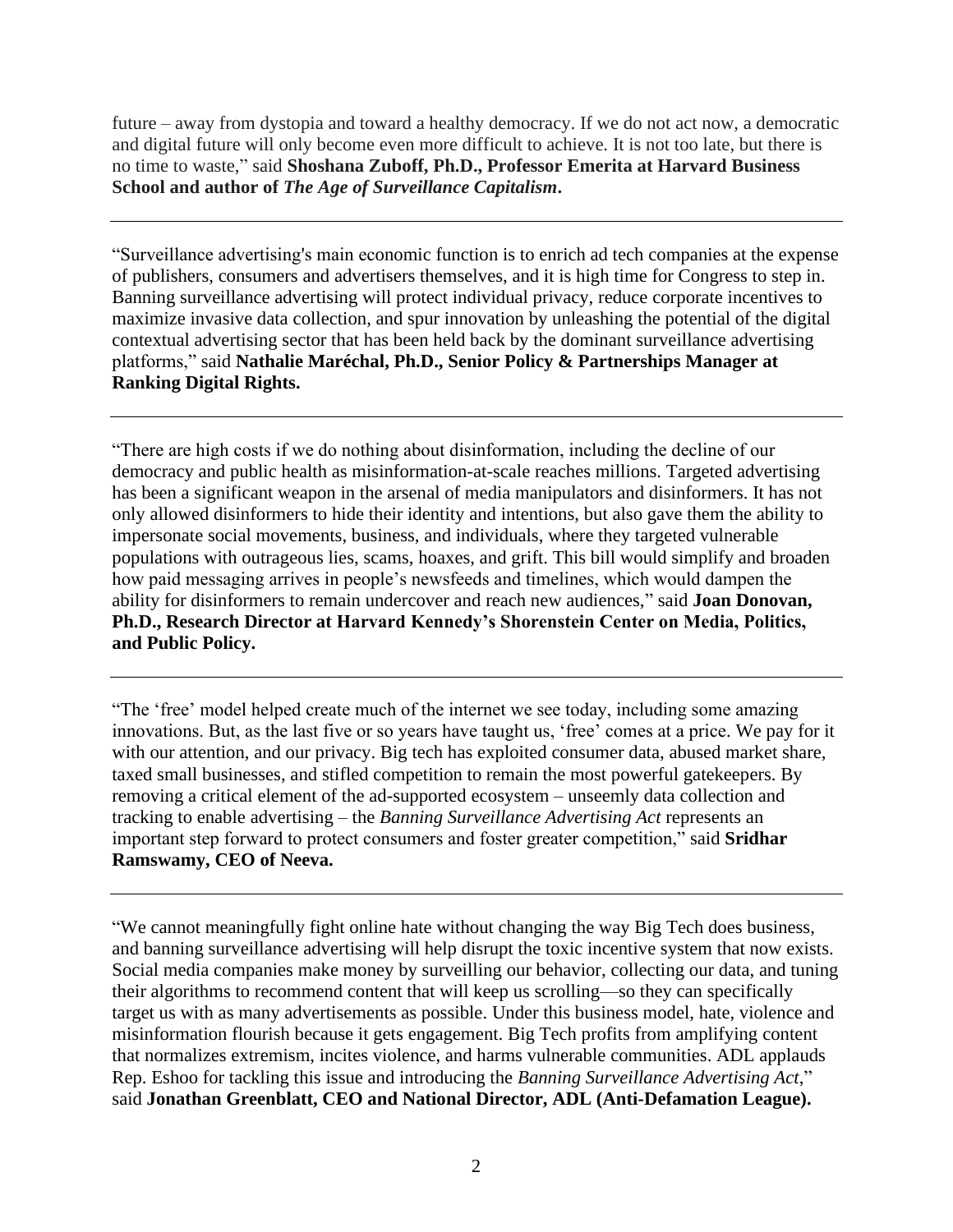"The time to disrupt corporate surveillance has come. Targeted advertising isn't just creepy, it can have significant impacts on marginalized communities. Individuals in these communities can be targeted with scams and disinformation, or prevented from seeing information about housing and job openings, depriving them of important life opportunities. The *Banning Surveillance Advertising Act* will stop these discriminatory practices and will block advertisers and data brokers from commodifying every tiny bit of our personal data. EPIC is proud to support this bill," said **Caitriona Fitzgerald, Deputy Director at Electronic Privacy Information Center (EPIC).**

"Beeper supports the legislation sponsored by Rep. Anna Eshoo that would ban surveillance advertising because the business model of the major tech platforms have evolved into intrusive and non-transparent dangers for internet users. Essentially, today's surveillance advertising practices have proven harmful to the online ecosystem and unnecessarily manipulative to the consumer experience," said **Eric Migicovsky, CEO and Co-Founder of Beeper.**

"Currently, consumers are trapped into agreeing to having their data collected and utilized for surveillance advertising. This practice is so widely used consumers cannot avoid it without avoiding the internet completely. Yet, surveillance advertising is invasive, enables advertisers to perpetuate racial and gender discrimination, and harms vulnerable children who, because their brains are still developing, often cannot tell what is an ad and what isn't. The *Banning Surveillance Advertising Act* acknowledges that prohibiting certain surveillance ads, or requiring additional consent for them, is insufficient, and this important bill takes the necessary next step to ban the practice altogether. On behalf of kids and families across the country, Common Sense strongly supports Rep. Eshoo and Sen. Booker's approach," said **James P. Steyer, Founder and CEO at Common Sense Media.**

"The internet has done a lot to help mankind, but it remains built on a business model that is fundamentally at odds with privacy. Targeted advertising not only encourages online surveillance, but also exploits consumers while perpetuating issues like misinformation and discrimination. Proton applauds Congresswoman Eshoo for tackling these issues head-on, and introducing legislation that would finally put people over advertisers. The *Banning Surveillance Advertising Act* goes a long way to protect consumers from invasive ad practices, and would help reorient the internet toward an emphasis on privacy," said **Andy Yen, Ph.D., CEO of Proton.**

"Because of how often we use our phones and computers, Americans have become vulnerable to targeted manipulation like never before. The *Banning Surveillance Advertising Act* is a bold and important intervention to protect our public institutions and help reclaim our online spaces as places where people can flourish. Critically, this bill recognizes that certain information practices are significantly more dangerous than others. It draws a strong line by prohibiting the corrosive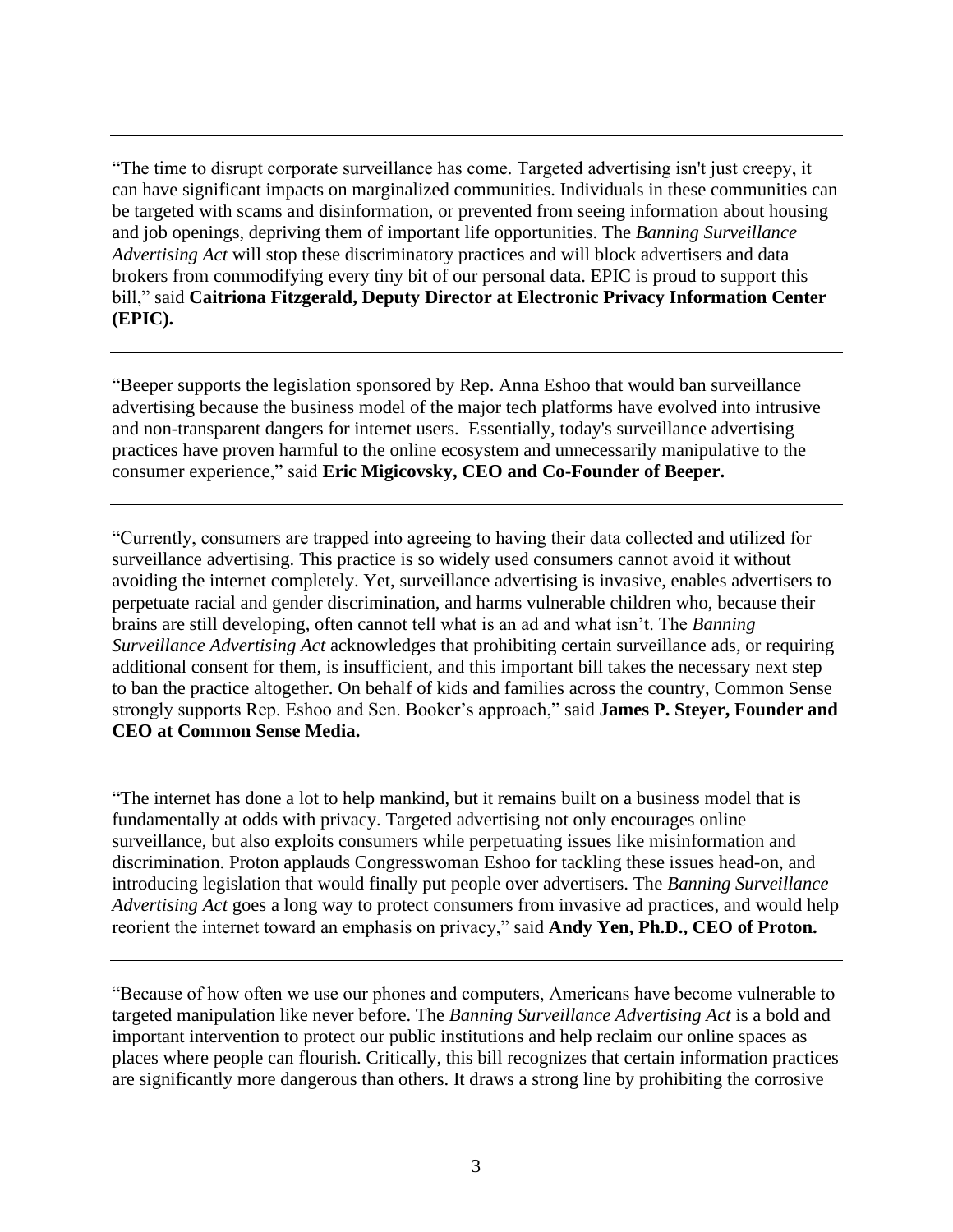practice of delivering microtargeted ads," said **Woodrow Hartzog, Ph.D., Professor of Law and Computer Science at Northeastern University and author of** *Privacy's Blueprint***.**

"Surveillance advertising uses invisible and invasive techniques to manipulate consumers and rob them of real choice in the marketplace. Since the discrimination and unfair treatment that can result from this practice outweighs any potential benefits to consumers, and contextual advertising is much less privacy-invasive and a better alternative for businesses, Consumer Federation of America strongly supports Representative Eshoo's bill to ban surveillance advertising," said **Susan Grant, Senior Fellow at Consumer Federation of America.**

"Targeted advertising is one of the most toxic practices of the surveillance economy. The few advantages it can offer can be attained in non-intrusive ways (e.g., through contextualized advertising), and its disadvantages are numerous and severe: from gender and racial discrimination to the erosion of democracy through polarization and personalized propaganda. Representative Eshoo's bill strikes the right balance by allowing contextual ads while banning surveillance-based ads. The *Banning Surveillance Advertising Act* is an essential step towards better protecting people's rights and the integrity of our democracy in the digital age," said **Carissa Véliz, Ph.D., Associate Professor at the Faculty of Philosophy and Institute for Ethics in AI at the University of Oxford and author of** *Privacy is Power.*

"Surveillance advertising is eroding Americans' rights with horrifying speed. It has led to some of the shadiest companies in the world compiling detailed dossiers on countless people that are ripe for exploitation by any parties willing to pay for it, from malicious hackers to foreign intelligence services. Congress must tackle these issues head-on and ban this dangerous practice before it's too late," said **Sean Vitka, Senior Policy Counsel at Demand Progress.**

"The unchecked collection of personal data by the dominant tech platforms fuels microtargeting, which is core to the business model at the heart of the consumer internet industry. I thank Congresswoman Eshoo and Senator Booker for introducing legislation that puts the interests of our democracy over market incentives," said **Dipayan Ghosh, Ph.D., Co-Director of the Digital Platforms & Democracy Project at the Harvard Kennedy School and author of**  *Terms of Disservice***.**

"Identifying, tracking, discriminating, sorting, targeting, and manipulating online users lies at the heart of all that is toxic about today's digital world. Surveillance advertising drives discrimination and compounds inequities, it destroys democratic institutions and rights, strengthens monopoly power of Big Tech platforms, and is harmful to children, teens, families, and communities. If enacted, the *Banning Surveillance Advertising Act* would put a stop to surveillance advertising and would be an important first step in building a digital world that is less toxic to our democracy, economy, and collective well-being," said **Katharina Kopp, Ph.D., Director of Policy for the Center for Digital Democracy.**